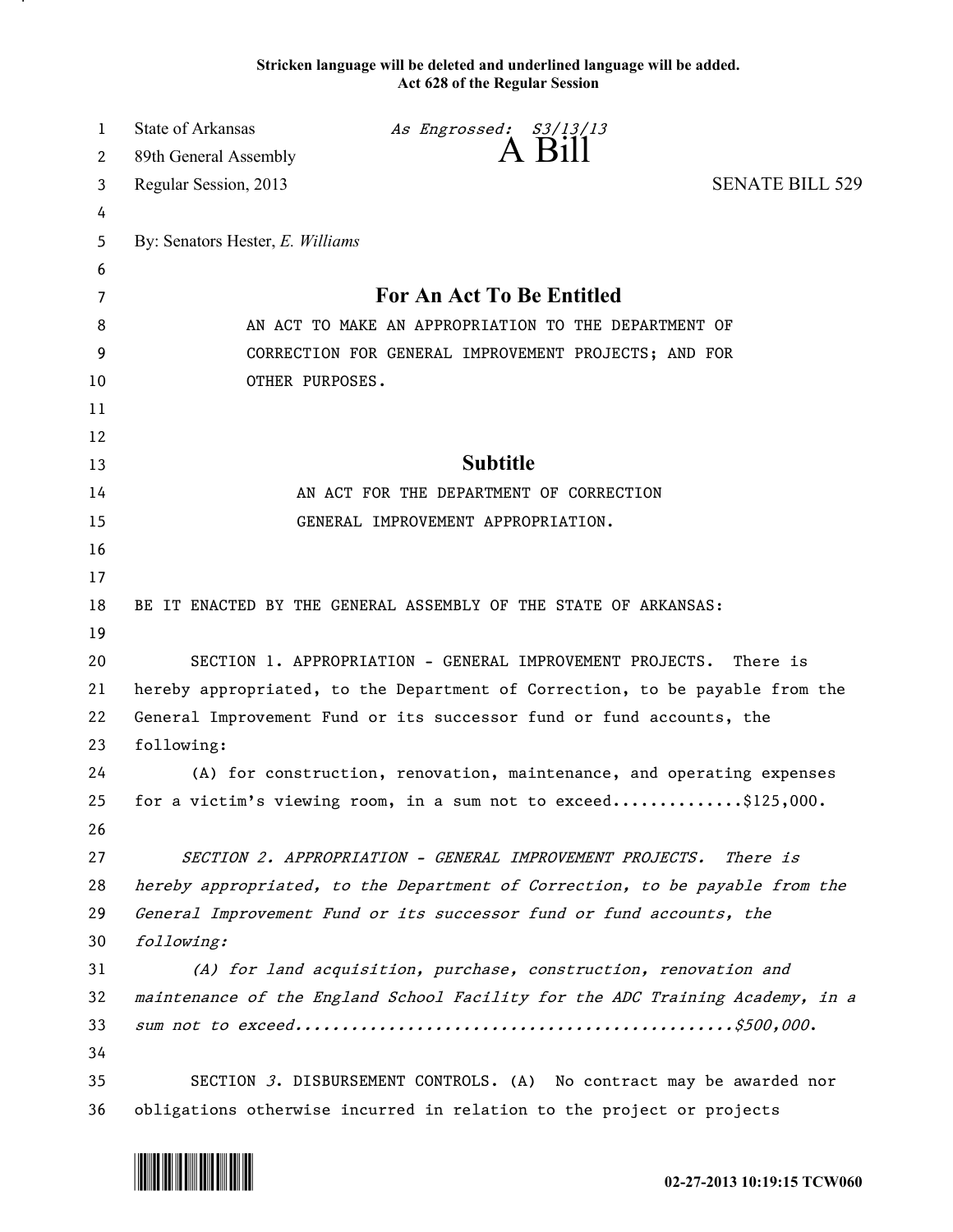## As Engrossed: S3/13/13 SB529

 described herein in excess of the State Treasury funds actually available therefor as provided by law. Provided, however, that institutions and agencies listed herein shall have the authority to accept and use grants and donations including Federal funds, and to use its unobligated cash income or funds, or both available to it, for the purpose of supplementing the State Treasury funds for financing the entire costs of the project or projects enumerated herein. Provided further, that the appropriations and funds otherwise provided by the General Assembly for Maintenance and General Operations of the agency or institutions receiving appropriation herein shall not be used for any of the purposes as appropriated in this act. (B) The restrictions of any applicable provisions of the State Purchasing Law, the General Accounting and Budgetary Procedures Law, the Revenue Stabilization Law and any other applicable fiscal control laws of this State and regulations promulgated by the Department of Finance and Administration, as authorized by law, shall be strictly complied with in disbursement of any funds provided by this act unless specifically provided otherwise by law. 

 SECTION 4. LEGISLATIVE INTENT. It is the intent of the General Assembly that any funds disbursed under the authority of the appropriations contained in this act shall be in compliance with the stated reasons for which this act was adopted, as evidenced by the Agency Requests, Executive Recommendations and Legislative Recommendations contained in the budget manuals prepared by the Department of Finance and Administration, letters, or summarized oral testimony in the official minutes of the Arkansas Legislative Council or Joint Budget Committee which relate to its passage and adoption. 

27 SECTION 5. EMERGENCY CLAUSE. It is found and determined by the General Assembly, that the Constitution of the State of Arkansas prohibits the appropriation of funds for more than a one (1) year period; that the effectiveness of this Act on July 1, 2013 is essential to the operation of the agency for which the appropriations in this Act are provided, and that in the event of an extension of the legislative session, the delay in the effective date of this Act beyond July 1, 2013 could work irreparable harm upon the proper administration and provision of essential governmental programs. Therefore, an emergency is hereby declared to exist and this Act being necessary for the immediate preservation of the public peace, health

02-27-2013 10:19:15 TCW060